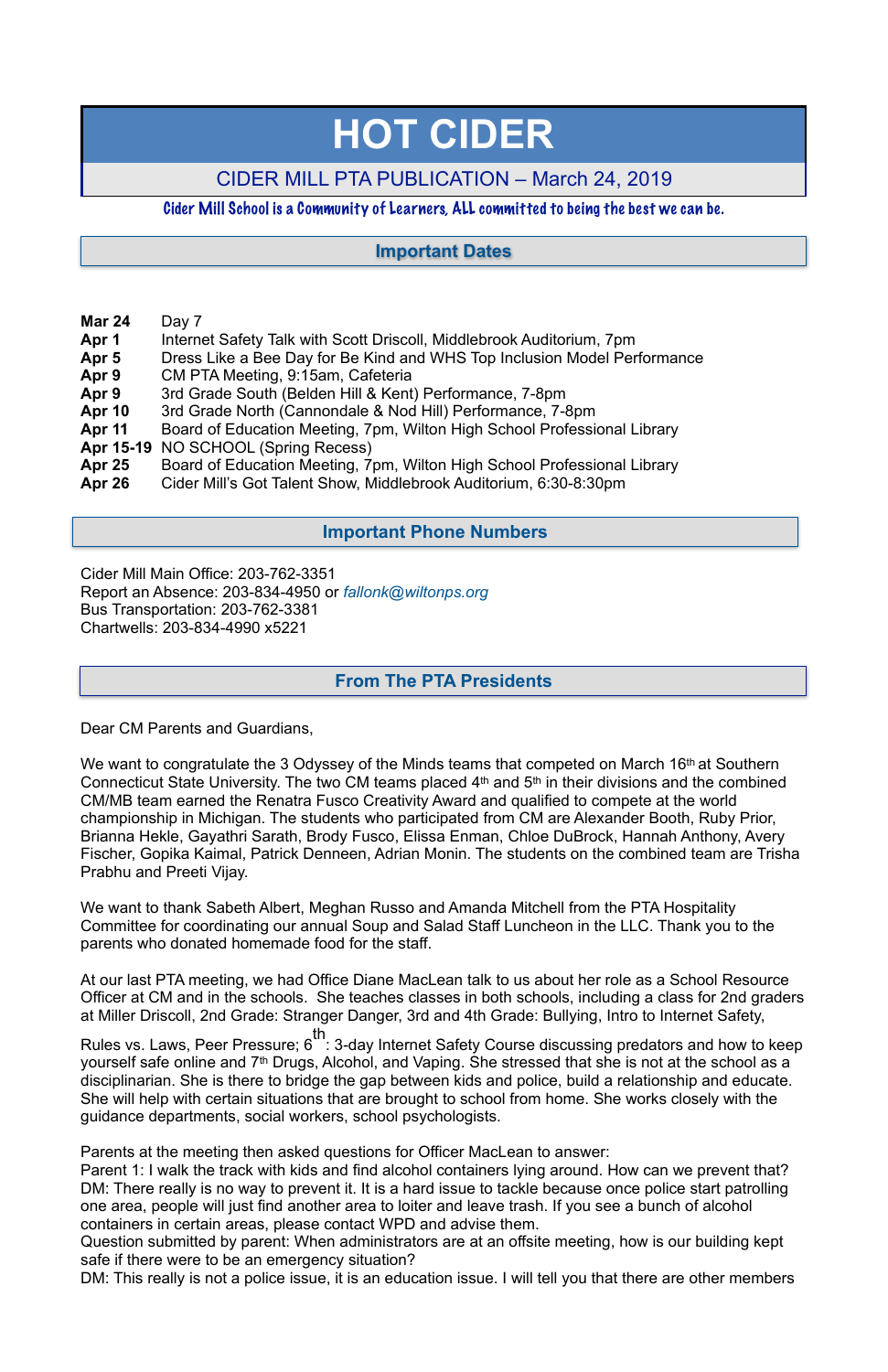of the school in place that are very well trained to do exactly what the administration would do in emergency situations. All teachers and staff are trained in emergency procedures regardless if the administrator is in the building or not.

Parent 2: After school hours, how are the buildings monitored?

We are looking forward to our Spring activities – Cider Mill's Got Talent, All School Art Show, Music Concerts, and Field Days.

DM: After Sandy Hook, a Security Task Force was formed and they work on some great training to keep community buildings safe. They do random building checks and perimeter checks. WPD is very aware of what vehicles should be where and what times throughout the entire day/evenings and after hours. They maintain a relationship with the custodial staff to communicate anything out of place and report it immediately.

We appreciate and thank Officer MacLean for helping keep our kids safe

Hope to see some of you at the Board of Finance meeting on Monday, 25th March where you can provide feedback on the Board of Education budget, details below.

Thanks, Carolyn Lyon and Amanda Patania CM PTA Co-Presidents

## **2019-2020 Budget Corner**

The 2019-2020 Board of Education budget process is underway. Here are some important dates from now until the Annual Town Meeting.

## **MARCH 25TH, 7:30pm (Middlebrook School Auditorium) BOARD OF FINANCE PUBLIC HEARING ON BOARD OF EDUCATION BUDGET**

• Members of the community can provide feedback on the budget proposal to members of the BOF

March 26th, 7:30pm (Middlebrook School Auditorium) Board of Finance public hearing on Board of Selectmen budget • Members of the community can provide feedback on the budget proposal to members of the BOF

March 27-29th (Meeting Room A, Town Hall) Board of Finance Mill Rate Meetings • During these meetings the BOF votes to set the proposed appropriation for 2019-2020 (Public can listen)

# **MAY 6TH, 7:30pm (Tentative) (Clune Auditorium, WHS) Annual Town Meeting**

• PRESENT registered voters can vote to reduce or approve proposed appropriation

At any time, you can email your thoughts, concern and feedback regarding the budget to:

• [boe@wiltonps.org](mailto:boe@wiltonps.org)

• [boardoffinannce@wiltonct.org](mailto:boardoffinannce@wiltonct.org)

# **PTA Open Positions 2019-2020 School Year**

# **Executive Board:**

**Co-President**, serving alongside Carolyn Lyon.

**Secretary**, attending PTA meetings and taking notes to report back to parents. Collecting reports from Committee Chairs to report at PTA meetings.

**Treasurer**, keeping financial records for Cider Mill PTA, submitting financial reports and tax forms.

**Committee Chairs - more positions may open later in the year.**

-**Hospitality**, join our current chairs in hosting a variety of different events for our faculty and staff.

-**3rd Grade Great Books**, helping organize volunteers and run the Great Books lunch program for 3rd Grade.

-**Volunteer Coordinator**, gathering volunteers that may be interested in events during the school year such as Walk-a-thon, School store, Art, etc.

-**3rd and 5th Grade River Study**, helping co-ordinate volunteers and liaise with Science teachers for the River Study

-**5th Grade Fun Night**, a few co-chairs are needed to plan the 5th Grade Fun Night at the YMCA. There are contacts and plans from preceding years making it easy to action.

For more information on any of these positions or any other opportunity you may be interested in, please contact Amanda Patania [amanda\\_patania@yahoo.com](mailto:amanda_patania@yahoo.com)

# **School News**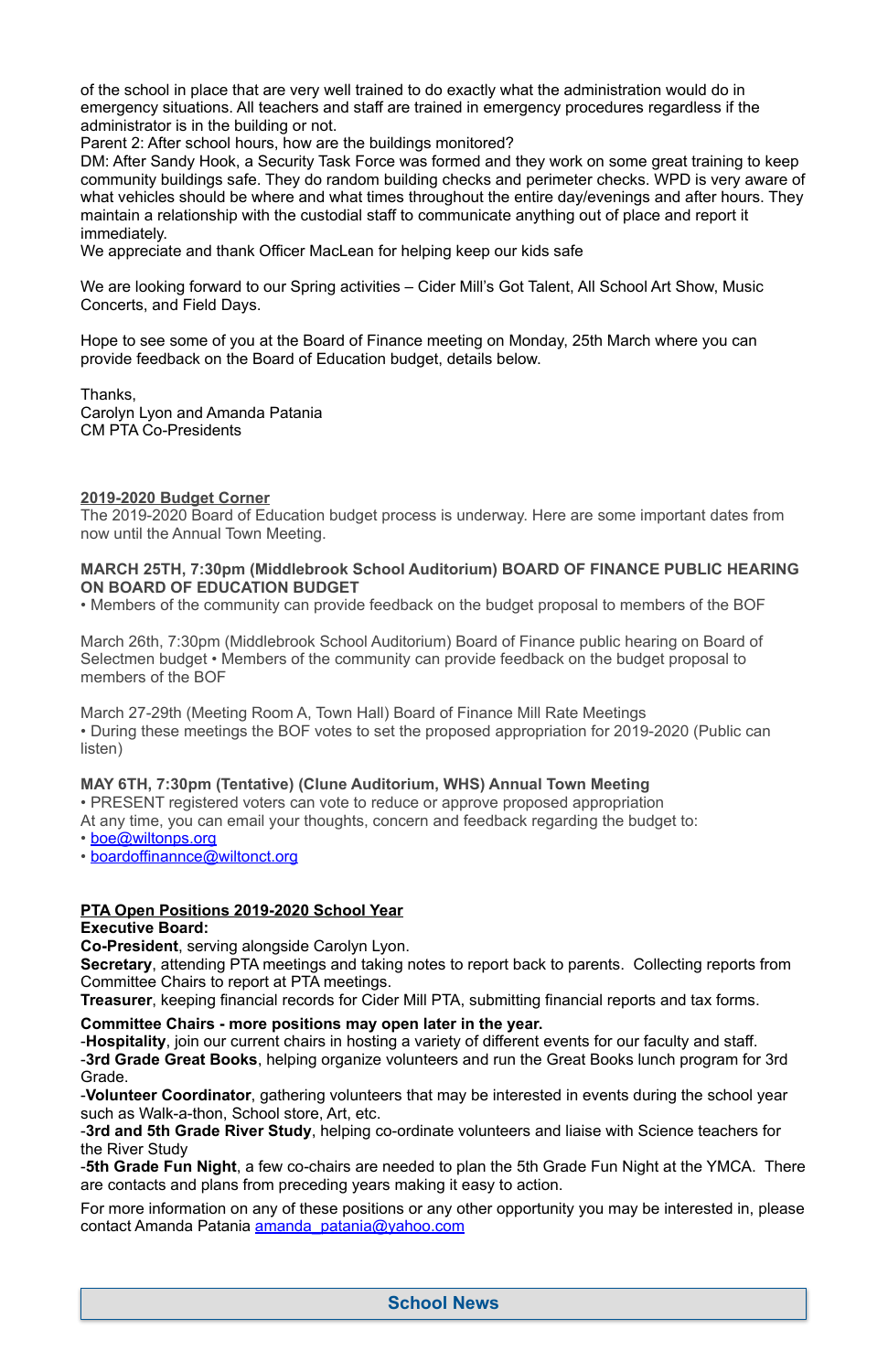#### **New York Yankees Vs. Tampa Bay Rays ~ Sunday May 19th at 1.05pm, Yankee Stadium**

Look for the flyer in your child's backpack this week to purchase New York Yankees vs. Tampa Bay Rays Sunday, May 19th at 1:05pm at Yankee Stadium. Cheer on the New York Yankees while supporting our schools! The whole family will enjoy the thrill of a live baseball game and the ticket sales proceeds will benefit the Miller-Driscoll and Cider Mill PTAs.

Interested in volunteering at Middlebrook next year? Project adventure is one of the few opportunities for parents to volunteer and help students literally reach new heights. Project Adventure is part of Middlebrook's physical education curriculum and offers students a chance to climb, swing, and belay on outdoor and indoor rope courses. Adults are needed to belay students and encourage them to face (and crush) rope course challenges. All volunteers are required to complete a belay training course and obtain certification (Rock Climb Fairfield works great). All volunteers must also complete the school required background check. For more information please contact Renee Rafferty [raffertyrenee@gmail.com](mailto:raffertyrenee@gmail.com) or Margo Silvian [margosilvian@me.com.](mailto:margosilvian@me.com)

Great seats and just \$45 each. All seats are in the 200 level – seats are limited!! PLEASE mail completed flyer to Susan Price (49 Scarlet Oak Drive, Wilton) with a check made payable to "Miller-Driscoll PTA" by April 5th. Tickets purchased can be picked up the week before the game in CM main office. More details on pick-up will follow.

Any questions? Contact Susan Price via email at [sprice14@optonline.net](mailto:sprice14@optonline.net).

#### **5th Grade Parents – Consider Middlebrook's Project Adventure Next Year!**

Spirit Wear (also known as House shirts) can be purchased at any time throughout the year on the Cider Mill PTA site: cidermillpta.org, Your order will be delivered to your student's class within two days.

The PTA has a group on Facebook called Cider Mill Parent Community. It is a place where the PTA can communicate to parents, and also where parents can communicate with one another. Please check it out by clicking here: [Cider Mill Parent Community](https://www.facebook.com/groups/1168962513117647/)

#### **Join the PTA ~ We Need Your Support!**

Join the PTA and gain access to our Mobile Directory! Get instant access when you join – no waiting, easy updates to address or phone number changes throughout the year! Join here, and use the code - 'wilton' [https://mobilearq.com/schooldirectory/school\\_directory\\_parent\\_register.html](https://mobilearq.com/schooldirectory/school_directory_parent_register.html) 

- Use your registered Stop & Shop Card each time you shop at Stop & Shop, and you will earn CASH for our school. You can track the number of points you are earning for our school by checking your grocery receipt.
- At the end of each month, your points are calculated and converted to CASH rewards for our school. These CASH rewards are updated monthly on the Giant A+ website beginning in November.
- After the last day of the 2018 program, these same conversions are performed and the final school account total is posted.

Parents please update your profiles to include email and cell phone numbers! One easy spot to register for all your kids' PTAs and make a donation at the same time! Questions? Email our Directory Chair Jennifer Wulff [jen@presto.org](mailto:jen@presto.org) (Please add support@mobilearg.com to your address book to ensure delivery of the confirmation email with temporary auto-login link.)

#### **Get Your CM Spiritwear**

#### **Cider Mill School Store**

We are looking for parent volunteers to work in the Cider Mill School Store! The School Store is open during lunch on Mondays, Wednesdays, and Fridays. If you're interested in helping out, please email [CiderMillSchoolStore@gmail.com](mailto:CiderMillSchoolStore@gmail.com) to get onto our email volunteer list and to find out how to sign up for shifts throughout the school year!

#### **Find Us on Facebook!**

#### **Stop and Shop Rewards Program**

CIDER MILL SCHOOL – (**ID#: 40341**) has the opportunity to participate and earn CASH from A+ School

Rewards, a great fundraising program run through our local Stop & Shop!

## **To participate:**

• Visit <http://www.stopandshop.com/aplus> and scroll down to the center of the page to select REGISTER YOUR CARD from the red box on the right marked FOR CUSTOMERS

**To earn points:**

# **Ongoing School News**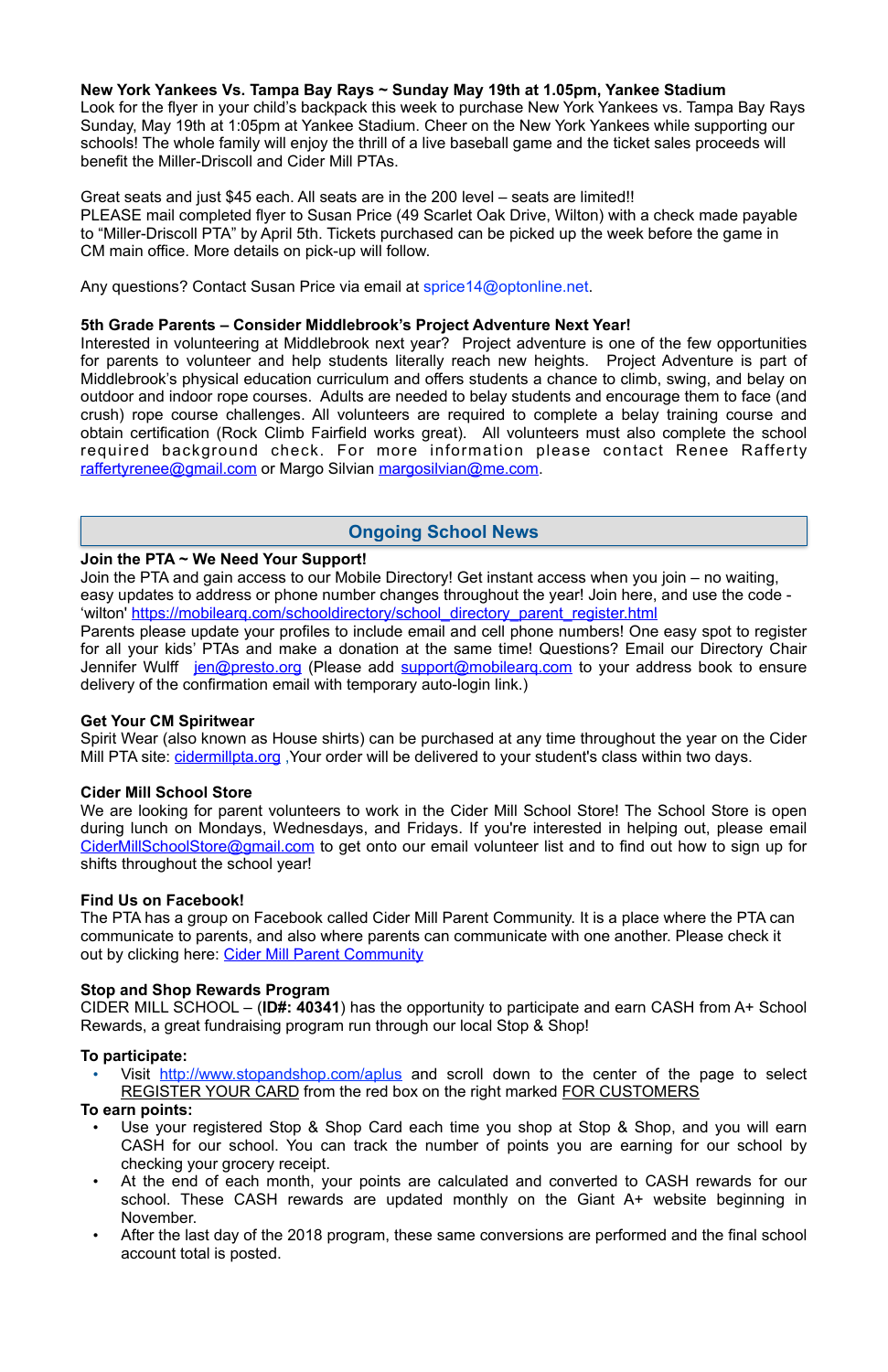• Our school will receive one CASH awards check at the end of the program and can use this cash for any of our educational needs.

There are two L&F locations in Cider Mill. One is at the doorway where you go to the playground, on the high school side (Cannondale). The other is by the front door on the far side of the bus loop (Kent). You or your child can check these locations for lost items. At the end of each season, the unclaimed items are donated to the Turnover Shop with proceeds going to the Cider Mill PTA. Contact Amanda Mitchell with questions, at [amandaNmitchell@gmail.com](mailto:amandaNmitchell@gmail.com).

#### **Lost and Found ~ Cider Mill**

The March 24th meeting will provide a brief overview of the sites and then focus on collecting feedback from participants on desired features and improvements at Schecnk's Island and Merwin Meadows. At the April 28th meeting, Milone & MacBroom will present a summary of feedback gathered to date and will present a proposed concept plan for discussion and feedback. Wilton residents of all ages are encouraged to attend the meetings to provide feedback on what features and improvements they would like to see in the parks. Questions may be directed to Mike Conklin, Town of Wilton – Environmental Affairs Department at [mike.conklin@wiltonct.org](mailto:mike.conklin@wiltonct.org) or (203) 563-0182.

#### **Town of Wilton ~ Public Meetings for Merwin Meadows and Schenck's Island**

The Town of Wilton will be holding two public meetings seeking feedback to be used in the development of a concept plan for the renovation of Schenck's Island and Merwin Meadows. The meetings will be held on Sunday, March 24<sup>th</sup>, 2019 and on Sunday, April 28<sup>th</sup>, 2019 from 1-3 pm at Comstock Community Center gym. The meetings are open to the public and no RSVP is required. If needed, a snow date will be posted on the Town website ([www.wiltonct.org\)](https://urldefense.proofpoint.com/v2/url?u=http-3A__www.wiltonct.org&d=DwMFaQ&c=i0QXx0LZaNWl3bsI0Hrdtw&r=T5IF5FPtOaOlzvYwnNvgtq89J2GxSdkCf2ZqvbZBKxY&m=oc1PMu_OI1PKz0qzB01kHnVkX216SM1mjRwcHICYUac&s=om5RpAty-G5v46PWXCiYvRJ7qYpFk8kGyFop5AxPNM4&e=).

#### **Wilton Children's Theater Summer Registration now open!**

Registration is now open for Wilton Children's Theater summer programs, Summerstage Jr! (entering grades 3-6) and Summerstage (entering grades 7-10). Program dates are June 24-July 12. Summerstage Jr! will perform Disney's 101 Dalmatians KIDS. The show for Summerstage will be announced soon. For Summerstage Jr!, All payments must be received by WCT before April 4, 2019 in order for your child to be considered registered. If oversubscribed, there will be a lottery after April 4 for spaces. Register and get more details at <http://www.wiltonchildrenstheater.org/> We look forward to seeing you this summer!

#### **Challenger Baseball ~ Registration is Open**

Do you know a child with disabilities who would enjoy playing baseball? Come join us!!! The Wilton Little League True Warriors participate in the Challenger Division of Little League. Our focus is to play baseball and have fun. No experience necessary. [Click here to register](https://urldefense.proofpoint.com/v2/url?u=http-3A__assn.la_Reg_-3Fr-3D4-3A147970&d=DwMFaQ&c=i0QXx0LZaNWl3bsI0Hrdtw&r=T5IF5FPtOaOlzvYwnNvgtq89J2GxSdkCf2ZqvbZBKxY&m=HJ_k1gkjFCEpIS5qbBRj3KUJYyMqecPLRn_TUTUe7lw&s=Ny-eiRQI-wYLqATGk4Sr0yLiTZDKb8ZdkhuEjSzGhmU&e=)

Want to know more about True Warriors? We can be reached at [wiltonlittleleague@gmail.com](mailto:wiltonlittleleague@gmail.com).

#### **TOPSoccer - Registration is Open**

TOPSoccer provides children with special needs the opportunity to learn and play soccer in a fun and structured environment. Each player is assigned a "buddy" (high school student) who will assist him or her in learning the game. Just bring a water bottle and ball. Click here for more details and to register: [www.wiltonsoccer.info](http://www.wiltonsoccer.info)

#### **SEPTA ~ Spring Social! Come celebrate with us! Thursday, 4/11.**

This event is **free** and open to all members, staff and community members. Appetizers and drinks will be served. Adults Only. Please RSVP ensure a spot. We are honored to have Dr Margie Gillis president of **Literacy How**join us to present. We are so fortunate that she is able to join us here in Wilton! She is a wonderful presenter and she is truly helping to change the landscape for literacy outcomes for all students across the country. Food and drinks will be available before, during and after her presentation. Doors open at 5pm, Dr. Gillis will present at 5:30pm. Adults only please.

**Evite Link: <http://evite.me/ybA8tj7eXg>**

#### **April is Diversity/ Inclusion Awareness Month for Wilton Public Schools!**

Wilton SEPTA along with Wilton Public Schools will be sponsoring the following programs to educate, raise awareness about diversity, inclusion, compassion and empathy throughout our schools: One of the most special components of the programming includes the school based performances presented by the High School peer mentors, Top Inclusion Models(TIMS). This tradition was originally started by Fran Monro, a Wilton parent and former Parent's Advisory Board member, years

## **Community News**